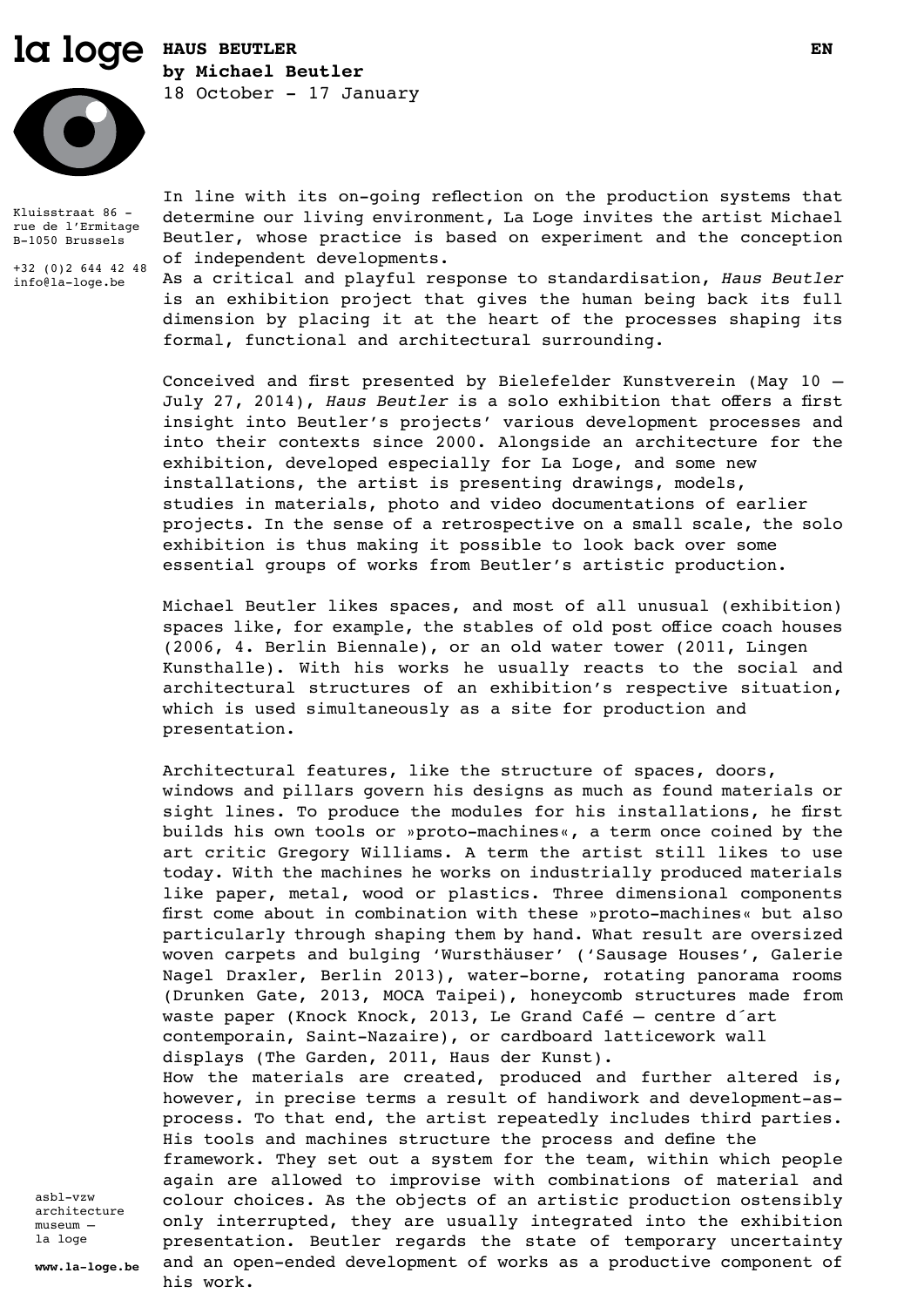Michael Beutler has a variety of aspects permeating his work: "[…] the material, the social structure, the space, its dimensions and volume, and the background, be that an event at a trade fair, a project for art in building construction or a regular White Cube exhibition, all of it always integrates into the work. I see that as a possibility for extending my working pattern. The works often happen automatically; in that case, I don't have much to do at all, as a lot of it already results from the prevailing circumstances. Then I'm myself only sort of half responsible for what's happening; I like that. As regards the location, I do find a certain authenticity important, as a situation where something's open to experience. I think you can see in a work that it really was built in a certain place, handson, and so that it fits too […]"1

His works are usually only temporary installations and are not, like bronze sculptures, made to last for ever. At least, they don't purport to be lasting. The material is too fragile, or the form of the modules and structures created is too site-specific to be constructed again in the same way at another place. Beutler's approach to his work takes off from the material, transforms it through his delight in experimentation and inscribes the transformation into his works as an act of artistic operation. He shares this approach with artists of his generation, who are indeed interested in the practicalities of their own production methods, but look to architecturalconstructive connections for their inspiration rather than to classical sculpture.

For 'Portikus Castle' (2007, Portikus), Beutler used the full height of the exhibition space in Frankfurt. The sculpture filled up the space completely, was made of coloured tracing paper across metallic lattices, allowed only a very narrow passage around, and denied viewers any distance from itself as object. 'Portikus Castle' came about, like most of his spatial interventions, as an autonomous architectural entity, a space for experimentation and think tank, within the already existing architecture. As is the case here, an installation usually dominates the space, extends not infrequently over several rooms or fills up the entire exhibition. In this respect, many of his installations are dismantled and put in storage when exhibitions are over. There are only a few – mostly projects outdoors – that remain on site.

What is special about the exhibition at La Loge and previously at the Bielefelder Kunstverein is that it uses artistic means to make both a retrospective and an assessment of the status quo possible at the same time. Already completed projects and their spatial contexts are open to experience as a 'pars pro toto' by way of individual elements.

In this process, the transitions between architectural space, display, material, artwork, sketch and document become blurred. They resemble his works as they are intertwined or interwoven. Models are on display, which served to gauge the space and calculate the material in the development process.

Small prototypes and connection test pieces are shown, which the artist employed on initial tests of his architecture and his constructions.

1 Interview, in: Elke Buhr, Michael Beutler: Kunst / Art, Lufthansa Aviation Center, 2007, pp.12-29.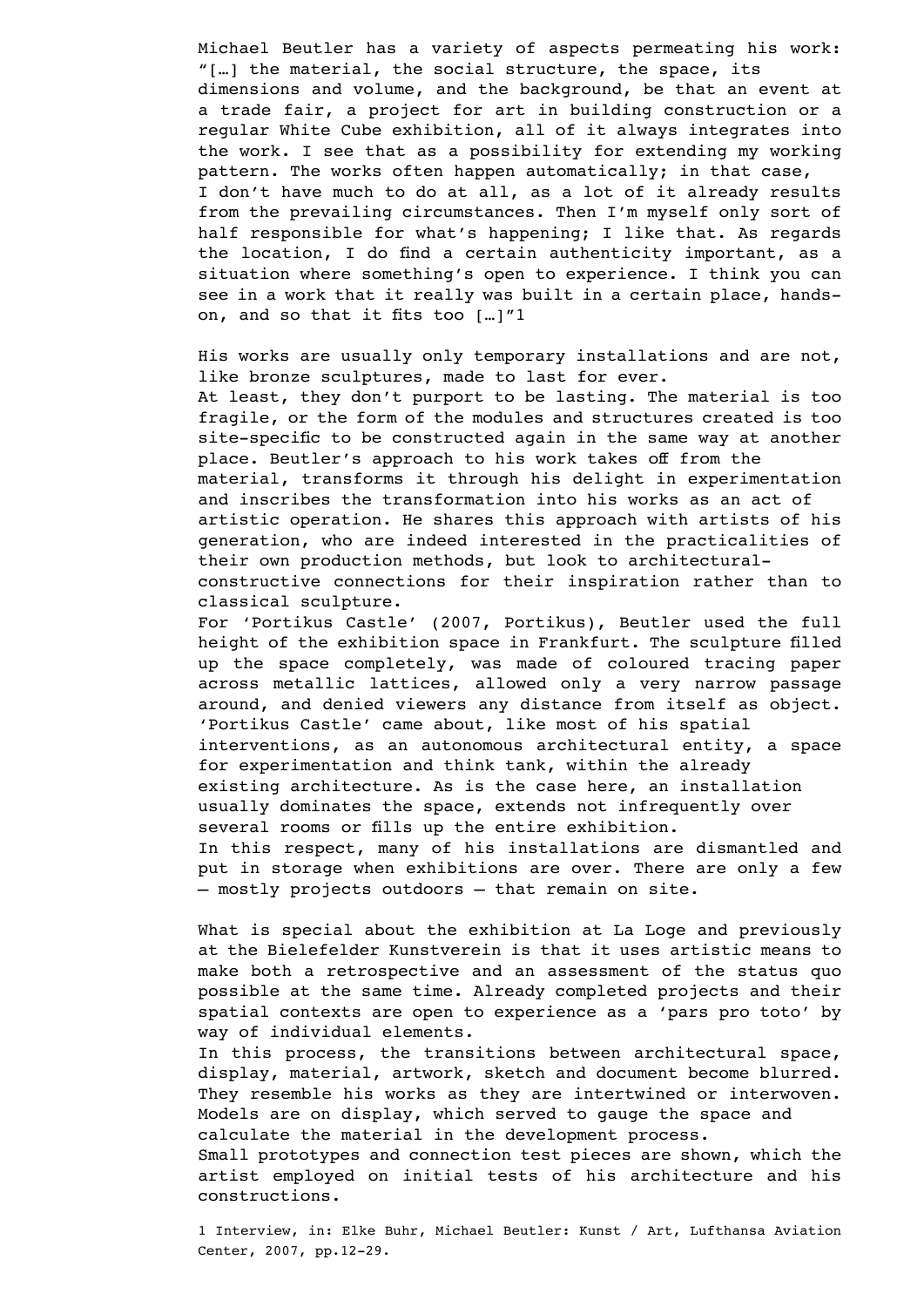And in addition, fragments and reproductions from existing installations are being integrated into the exhibition's architecture – representatives, as it were, of his earlier works. Some of these exhibits had a role in preparing and realising his projects. Others have become components in an architecture especially designed for the exhibition, in a new presentation they allow his projects to be documented.

The result is an accessible 'all-over-installation' in the best sense, transforming and equipping an exhibitions space with his own works. Working with assistants, an inventory, a review and an assessment of works already laid up in anticipation have been made in order to select and prepare those works destined for the Bielefeld and La Loge exhibition. In this process, new walls, paper displays resembling wallpaper and functional 'exhibition furniture' have come about. This is the particular background, formed from existing works, or respectively samples, objects and materials from individual works, against which models are shown as well as construction elements, material studies, videos, photographic documentation and drawings. Beutler has developed a specific presentation and his own artistic form of it for each of these media. Individual exhibits have a functional character and can, for instance, be used as furniture. Missing models and construction elements are being re-made, or respectively represented using documentation. The frames and plinths for the exhibits are his own work, partially using fragments of other works. The video and photographic documentation has been reviewed and re-edited.

(…)

As previously evoked, the development process itself is important to Beutler, which is why he makes most of his decisions during the production and mounting of the exhibition. The mounting itself remains an experiment prepared in advance, where the effect of space is related to the requirements imposed by the materials. This approach means that his interventions retain their autonomous, artistic gesture.

An impression of variety and variation arises, despite the serial production. The individual character, the visible construction and the manual finishing of the material allows us to appreciate the genesis of his installations, in terms of time and form.

The rooms and installations, sometimes originally shown in large exhibition venues, are now shifting into the smaller galleries of La Loge. Some rooms have the character of workshops; others serve solely for presentation and show works in a suitably adapted form. These are not being shown chronologically but follow their own logic as works, their aesthetic, materiality, formal design and the way they function.

It is interesting that Beutler does not stop at recycling completed works either. The medium of the exhibition thus becomes the underpinning and reflection of his own artistic work, which consciously resists any temporal categorisation and musealization. The result is sometimes reminiscent of Schwitters' Merzbau or John Bock's bricolage exhibitions, which present their work in a comprehensive complex or a comprehensive work of art respectively.